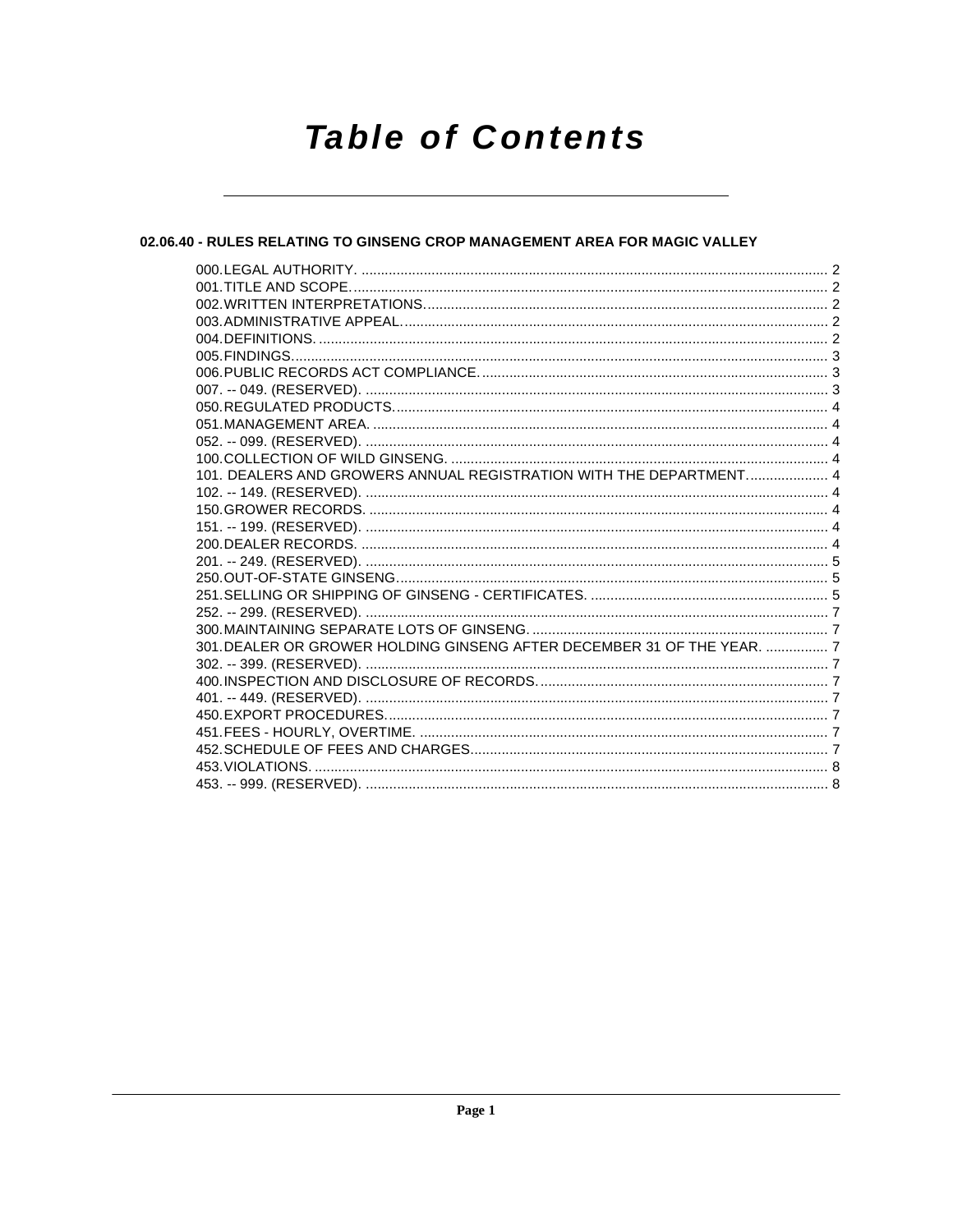#### **IDAPA 02 TITLE 06 Chapter 40**

# <span id="page-1-0"></span>**02.06.40 - RULES RELATING TO GINSENG CROP MANAGEMENT AREA FOR MAGIC VALLEY**

<span id="page-1-11"></span><span id="page-1-10"></span><span id="page-1-9"></span><span id="page-1-8"></span><span id="page-1-7"></span><span id="page-1-6"></span><span id="page-1-5"></span><span id="page-1-4"></span><span id="page-1-3"></span><span id="page-1-2"></span><span id="page-1-1"></span>

| 000. |                                | <b>LEGAL AUTHORITY.</b><br>This chapter is adopted under the legal authority of Section 22-1003, Idaho Code.                                                                                                                                                   | $(3-30-01)$ |
|------|--------------------------------|----------------------------------------------------------------------------------------------------------------------------------------------------------------------------------------------------------------------------------------------------------------|-------------|
| 001. |                                | <b>TITLE AND SCOPE.</b>                                                                                                                                                                                                                                        |             |
|      | 01.<br>Area for Magic Valley". | Title. The title of this chapter is IDAPA 02.06.40, "Rules Relating to Ginseng Crop Management                                                                                                                                                                 | $(3-30-01)$ |
|      | 02.                            | Scope. This chapter has the following scope:                                                                                                                                                                                                                   | $(3-30-01)$ |
|      | a.                             | <b>Establish definitions:</b>                                                                                                                                                                                                                                  | $(3-30-01)$ |
|      | b.                             | Provide for licensing and registration of persons growing, purchasing and selling ginseng;                                                                                                                                                                     | $(3-30-01)$ |
|      | c.                             | Provide for inspections and accounting for all ginseng exported from Idaho;                                                                                                                                                                                    | $(3-30-01)$ |
|      | d.                             | Specify the records to be kept by ginseng growers and dealers; and                                                                                                                                                                                             | $(3-30-01)$ |
|      | e.                             | Provide a schedule of fees for services performed in implementing these rules.                                                                                                                                                                                 | $(3-30-01)$ |
| 002. |                                | <b>WRITTEN INTERPRETATIONS.</b><br>There are no written interpretations of these rules.                                                                                                                                                                        | $(3-30-01)$ |
| 003. |                                | <b>ADMINISTRATIVE APPEAL.</b><br>There is no provision for administrative appeal before the Department of Agriculture under this chapter. Hearing and<br>appeal rights are pursuant to Title 67, Chapter 52, Idaho Code.                                       | $(3-30-01)$ |
| 004. |                                | DEFINITIONS.<br>The Idaho State Department of Agriculture adopts the following definitions:                                                                                                                                                                    | $(3-30-01)$ |
|      | 01.                            | Cultivated Ginseng. Means any part of a ginseng plant that is growing or grown in managed beds<br>under artificial or natural shade and cultivated according to recognized ginseng horticultural practices. Cultivated<br>ginseng includes woodsgrown ginseng. | $(3-30-01)$ |
|      | 02.                            | <b>Dealer.</b> Means anyone who buys ginseng for resale, or grows and sells it for export. This definition<br>does not apply to persons who buy ginseng solely for the purpose of final retail sale to consumers in the United States.                         | $(3-30-01)$ |
|      | 03.                            | Dealer Registration. Means an annual registration issued by the department authorizing a dealer to<br>buy, collect, or otherwise acquire ginseng for resale or export.                                                                                         | $(3-30-01)$ |
|      | 04.                            | Department. Means the Idaho state department of agriculture.                                                                                                                                                                                                   | $(3-30-01)$ |
|      | 05.                            | Director. Means the director of the Idaho state department of agriculture.                                                                                                                                                                                     | $(3-30-01)$ |
|      | 06.                            | Dry Weight. Means the weight in pounds and ounces of harvested or collected ginseng root that is<br>dried and is no longer viable.                                                                                                                             | $(3-30-01)$ |
|      | 07.                            | <b>Export.</b> Means outside the boundaries of the United States.                                                                                                                                                                                              | $(3-30-01)$ |
|      | 08.                            | Ginseng. Means any and all parts of the plant known as American ginseng (Panax quinquefolius)                                                                                                                                                                  |             |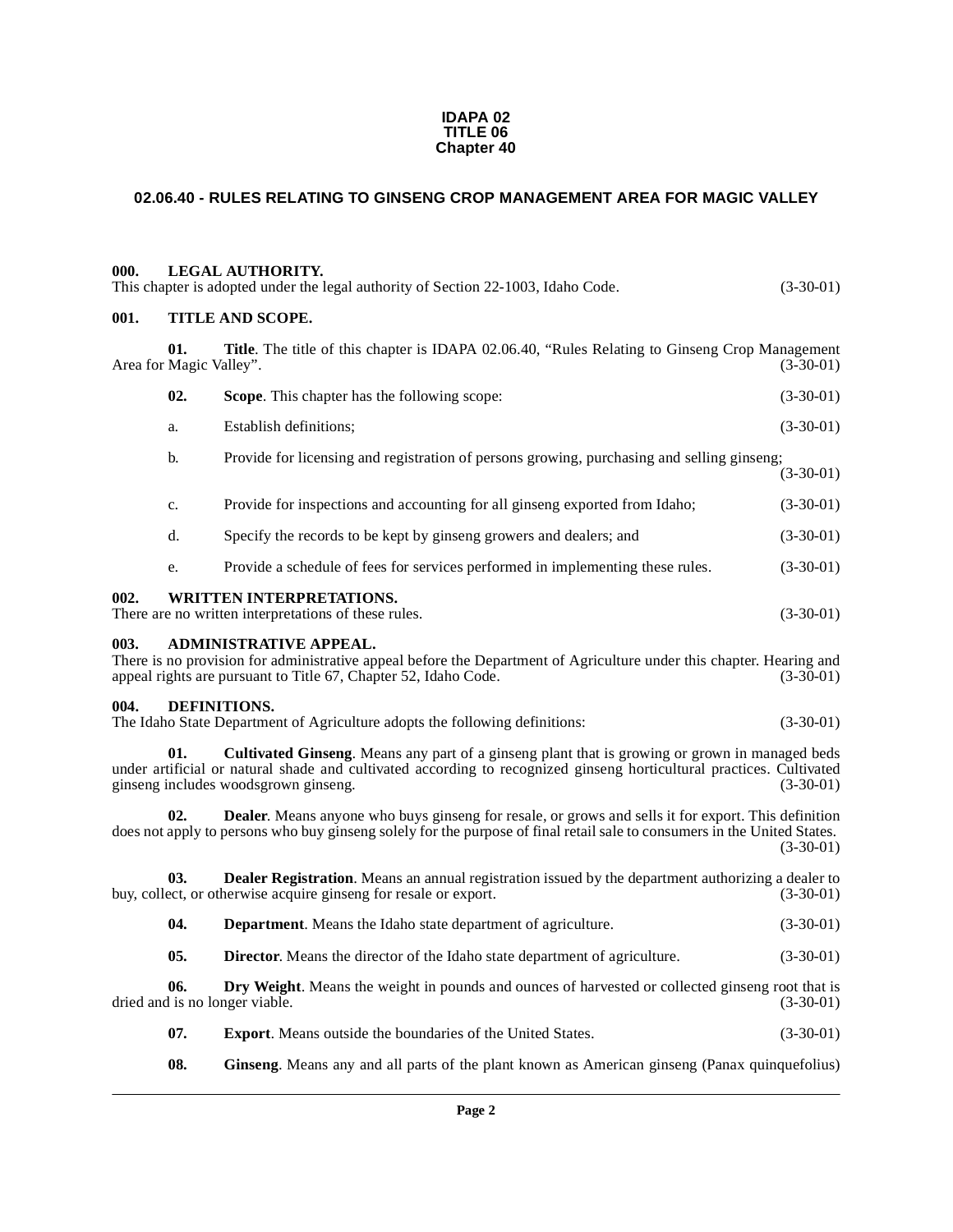including but not limited to: (3-30-01)

| a. | Plants;                   | $(3-30-01)$ |  |
|----|---------------------------|-------------|--|
| b. | Whole roots;              | $(3-30-01)$ |  |
| c. | Essentially intact roots; | $(3-30-01)$ |  |
| d. | Root chunks;              | $(3-30-01)$ |  |
| e. | Slices;                   | $(3-30-01)$ |  |
| f. | Seeds; and                | $(3-30-01)$ |  |
| g. | Tissue.                   | $(3-30-01)$ |  |
|    |                           |             |  |

<span id="page-2-6"></span><span id="page-2-4"></span><span id="page-2-3"></span>**09. Green Ginseng**. Means a ginseng root from which the moisture has not been removed by drying. (3-30-01)

**10.** Green Weight. Means the weight in pounds and ounces of freshly harvested or collected ginseng is not dried and is still viable. (3-30-01) root that is not dried and is still viable.

**11.** Grower. Means a person who grows "cultivated," "wild simulated," and or "woodsgrown" ginseng, it to a dealer. (3-30-01) and sells it to a dealer.

**12. Grower Registration**. Means an annual registration issued by the department which enables a o sell cultivated ginseng that the grower has produced. (3-30-01) grower to sell cultivated ginseng that the grower has produced.

<span id="page-2-5"></span>**13. Out-Of-State Ginseng**. Means ginseng that is grown or originated outside the state of Idaho. (3-30-01)

- **14. Person**. Means an individual, partnership, corporation, firm, association or agent. (3-30-01)
- <span id="page-2-8"></span><span id="page-2-7"></span>**15.** Wild Ginseng. Means ginseng growing naturally within its native range.  $(3-30-01)$

**16. Wild Simulated Ginseng**. Means wild ginseng seeds or roots planted in natural habitat, within the ange, in suitable ginseng habitat that is not further cultivated.  $(3-30-01)$ natural range, in suitable ginseng habitat that is not further cultivated.

<span id="page-2-9"></span>**17. Woodsgrown Ginseng**. Means ginseng grown in managed beds under natural shade. (3-30-01)

#### <span id="page-2-0"></span>**005. FINDINGS.**

Ginseng growers in the Magic Valley petitioned the department to establish a ginseng crop management area. Pursuant to Section 22-1003, Idaho Code, a public hearing, conducted by a Hearing Officer, was held in Burley, Idaho. These new rules are based on the decision of the director to establish a Ginseng Crop Management Area for Magic Valley as recommended by the Hearing Officer. The trade in threatened and endangered species is controlled by the Convention on International Trade in Endangered Species of Wild Fauna and Flora (CITES) through the United States Fish and Wildlife Service (USFWS). Species, such as ginseng although not necessarily now threatened with extinction, may become so unless trade in specimens of such species is subject to strict regulation in order to avoid utilization incompatible with their survival. The adoption of IDAPA 02.06.40, "Rules Relating to Ginseng Crop Management Area for Magic Valley," will satisfy the USFWS rules and allow ginseng growers in Idaho to export their product. (3-30-01) their product.

#### <span id="page-2-1"></span>**006. PUBLIC RECORDS ACT COMPLIANCE.**

These rules are public records available for inspection and copying at the department. (3-30-01)

#### <span id="page-2-2"></span>**007. -- 049. (RESERVED).**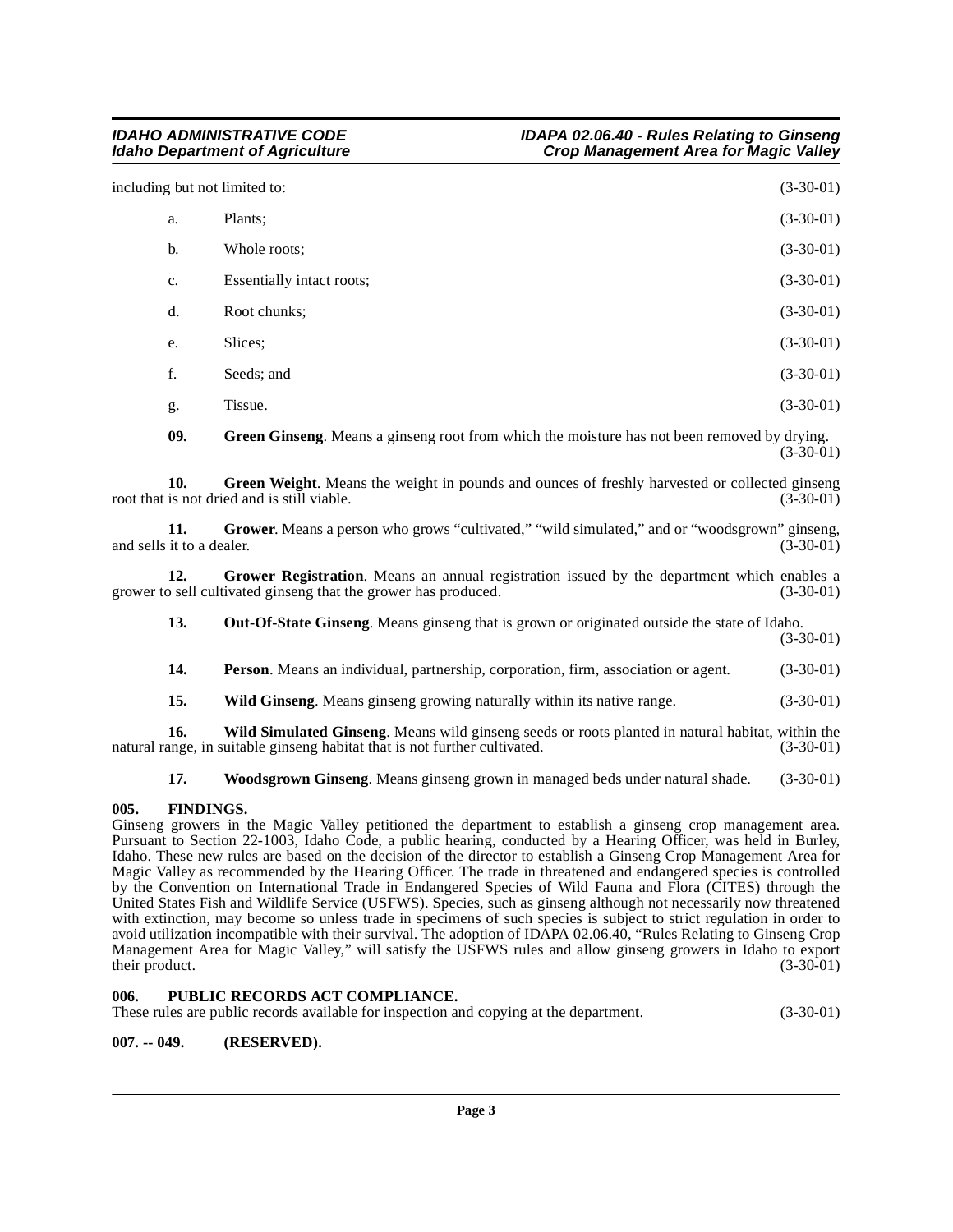<span id="page-3-16"></span><span id="page-3-14"></span><span id="page-3-13"></span><span id="page-3-12"></span><span id="page-3-10"></span><span id="page-3-6"></span><span id="page-3-5"></span><span id="page-3-4"></span><span id="page-3-3"></span><span id="page-3-2"></span><span id="page-3-1"></span><span id="page-3-0"></span>

|               |                                   | <b>Idaho Department of Agriculture</b>                                                                                                                                                                                                                                                                                                                                                                                                                                                                     | <b>Crop Management Area for Magic Valley</b> |             |
|---------------|-----------------------------------|------------------------------------------------------------------------------------------------------------------------------------------------------------------------------------------------------------------------------------------------------------------------------------------------------------------------------------------------------------------------------------------------------------------------------------------------------------------------------------------------------------|----------------------------------------------|-------------|
| 050.          |                                   | <b>REGULATED PRODUCTS.</b><br>American ginseng (Panax quinquefolius).                                                                                                                                                                                                                                                                                                                                                                                                                                      |                                              | $(3-30-01)$ |
| 051.          |                                   | MANAGEMENT AREA.<br>Blaine, Camas, Cassia, Gooding, Jerome, Lincoln, Minidoka and Twin Falls Counties, state of Idaho.                                                                                                                                                                                                                                                                                                                                                                                     |                                              | $(3-30-01)$ |
| $052. - 099.$ |                                   | (RESERVED).                                                                                                                                                                                                                                                                                                                                                                                                                                                                                                |                                              |             |
| 100.          |                                   | <b>COLLECTION OF WILD GINSENG.</b><br>No grower's or dealer's registration will be issued for the collection, sale or distribution of wild ginseng.                                                                                                                                                                                                                                                                                                                                                        |                                              | $(3-30-01)$ |
| 101.          |                                   | DEALERS AND GROWERS ANNUAL REGISTRATION WITH THE DEPARTMENT.<br>No person shall act as a dealer or grower without first registering with the department. Any person who acts as a<br>dealer and a grower shall register as both. The department will assign a registration number to each person registered.<br>Registration with the applicable fee shall be made annually no later than January 15 of each year on a form provided<br>by the department and the registration will expire on December 31. |                                              | $(3-30-01)$ |
| $102. - 149.$ |                                   | (RESERVED).                                                                                                                                                                                                                                                                                                                                                                                                                                                                                                |                                              |             |
| 150.          |                                   | <b>GROWER RECORDS.</b><br>A grower selling cultivated ginseng shall do all of the following when selling to a dealer:                                                                                                                                                                                                                                                                                                                                                                                      |                                              | $(3-30-01)$ |
|               | 01.                               | <b>Record Of Sale</b> . Provide to the dealer a record of sale containing all of the following information:                                                                                                                                                                                                                                                                                                                                                                                                |                                              | $(3-30-01)$ |
|               | a.                                | Grower's name and address;                                                                                                                                                                                                                                                                                                                                                                                                                                                                                 |                                              | $(3-30-01)$ |
|               | b.                                | Grower's registration number;                                                                                                                                                                                                                                                                                                                                                                                                                                                                              |                                              | $(3-30-01)$ |
|               | c.                                | Ginseng certificate number;                                                                                                                                                                                                                                                                                                                                                                                                                                                                                |                                              | $(3-30-01)$ |
|               | d.                                | Ginseng dry weight;                                                                                                                                                                                                                                                                                                                                                                                                                                                                                        |                                              | $(3-30-01)$ |
|               | e.                                | Year harvested;                                                                                                                                                                                                                                                                                                                                                                                                                                                                                            |                                              | $(3-30-01)$ |
|               | f.                                | County of harvest; and                                                                                                                                                                                                                                                                                                                                                                                                                                                                                     |                                              | $(3-30-01)$ |
|               | g.                                | Date of transaction.                                                                                                                                                                                                                                                                                                                                                                                                                                                                                       |                                              | $(3-30-01)$ |
|               | 02.                               | Certificate Of Origin. Certify that the ginseng was grown in the state of Idaho. The certificate of<br>origin shall be in the form prescribed by the department.                                                                                                                                                                                                                                                                                                                                           |                                              | $(3-30-01)$ |
|               | 03.<br>period of three (3) years. | <b>Records.</b> Maintain records of all ginseng production and sales. Records must be maintained for a                                                                                                                                                                                                                                                                                                                                                                                                     |                                              | $(3-30-01)$ |
| $151. - 199.$ |                                   | (RESERVED).                                                                                                                                                                                                                                                                                                                                                                                                                                                                                                |                                              |             |

**IDAHO ADMINISTRATIVE CODE IDAPA 02.06.40 - Rules Relating to Ginseng**

# <span id="page-3-11"></span><span id="page-3-9"></span><span id="page-3-8"></span><span id="page-3-7"></span>**200. DEALER RECORDS.**

Dealers shall keep true and accurate records of transactions, including both sales and purchase records, in a format prescribed by the department. Records must be maintained for a period of three (3) years. (3-30-01)

<span id="page-3-15"></span>

| 01. | <b>Purchase Records.</b> Purchase records shall include: | $(3-30-01)$ |
|-----|----------------------------------------------------------|-------------|
| а.  | Dealer's name, address and registration number;          | $(3-30-01)$ |
| b.  | Grower/seller name and registration number;              | $(3-30-01)$ |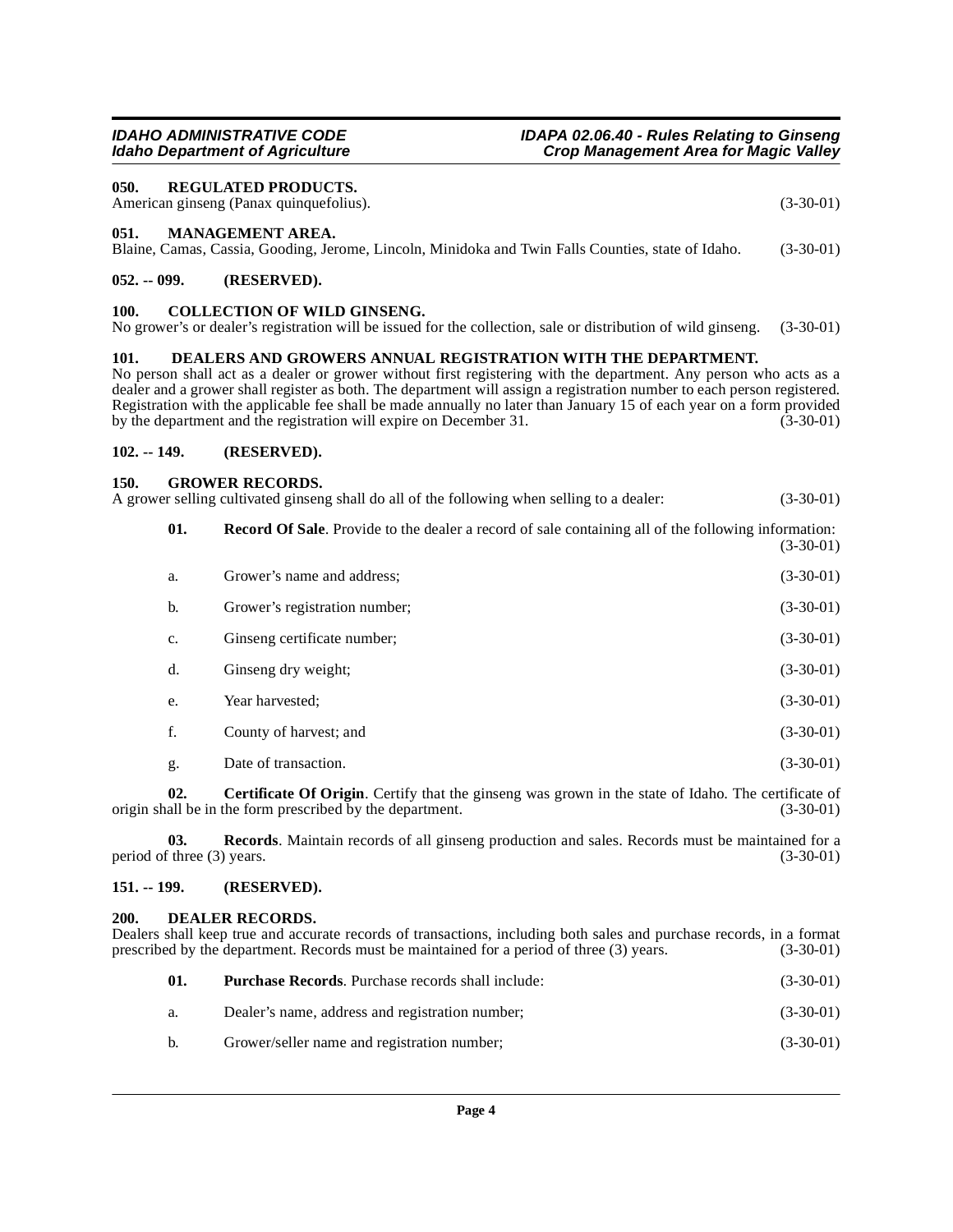<span id="page-4-7"></span>

| c.  | Ginseng weight in pounds and ounces;                          | $(3-30-01)$ |
|-----|---------------------------------------------------------------|-------------|
| d.  | Designation of green or dry ginseng;                          | $(3-30-01)$ |
| e.  | Designation of wild or cultivated ginseng;                    | $(3-30-01)$ |
| f.  | Harvest year of ginseng;                                      | $(3-30-01)$ |
| g.  | County in which the ginseng was harvested; and                | $(3-30-01)$ |
| h.  | Date of transaction.                                          | $(3-30-01)$ |
| 02. | <b>Sales Records Shall Include The Following Information:</b> | $(3-30-01)$ |
| a.  | Dealer's name, address and registration number;               | $(3-30-01)$ |
| b.  | Buyer's name, address and registration number;                | $(3-30-01)$ |
| c.  | Ginseng weight in pounds and ounces;                          | $(3-30-01)$ |
| d.  | Designation of green or dry ginseng;                          | $(3-30-01)$ |
| e.  | Designation of wild or cultivated ginseng;                    | $(3-30-01)$ |
| f.  | Harvest year;                                                 | $(3-30-01)$ |
| g.  | County in which the ginseng was harvested; and                | $(3-30-01)$ |
| h.  | Date of transaction.                                          | $(3-30-01)$ |
|     |                                                               |             |

### <span id="page-4-0"></span>**201. -- 249. (RESERVED).**

### <span id="page-4-5"></span><span id="page-4-1"></span>**250. OUT-OF-STATE GINSENG.**

**01.** Certificate Of Origin. No dealer may purchase, receive or import out-of-state ginseng unless it is accompanied by a valid certificate of origin issued by the state or country of origin. The certificate must include: (3-30-01)

<span id="page-4-3"></span>

| а.             | The state or country of origin;         | $(3-30-01)$ |
|----------------|-----------------------------------------|-------------|
| b.             | The source (wild or cultivated);        | $(3-30-01)$ |
| $\mathbf{c}$ . | Year of harvest; and                    | $(3-30-01)$ |
| d.             | Dry weight of the out-of-state ginseng. | $(3-30-01)$ |

<span id="page-4-6"></span>**02. Recordkeeping**. The dealer shall retain for a period of three (3) years a copy of each written e of origin received. (3-30-01) certificate of origin received.

<span id="page-4-9"></span>**03. Uncertified Ginseng**. If a dealer receives ginseng not accompanied by a valid certificate of origin, the uncertified ginseng must be returned within thirty (30) days to the state or country of origin. Failure to do so shall render the ginseng illegal for commerce. (3-30-01)

# <span id="page-4-8"></span><span id="page-4-2"></span>**251. SELLING OR SHIPPING OF GINSENG - CERTIFICATES.**

<span id="page-4-4"></span>**01. Export**. Except as described in Subsection 251.06, no person shall sell or ship ginseng out-of-state or export Idaho grown ginseng unless it is accompanied by a valid, prenumbered certificate of origin on a form issued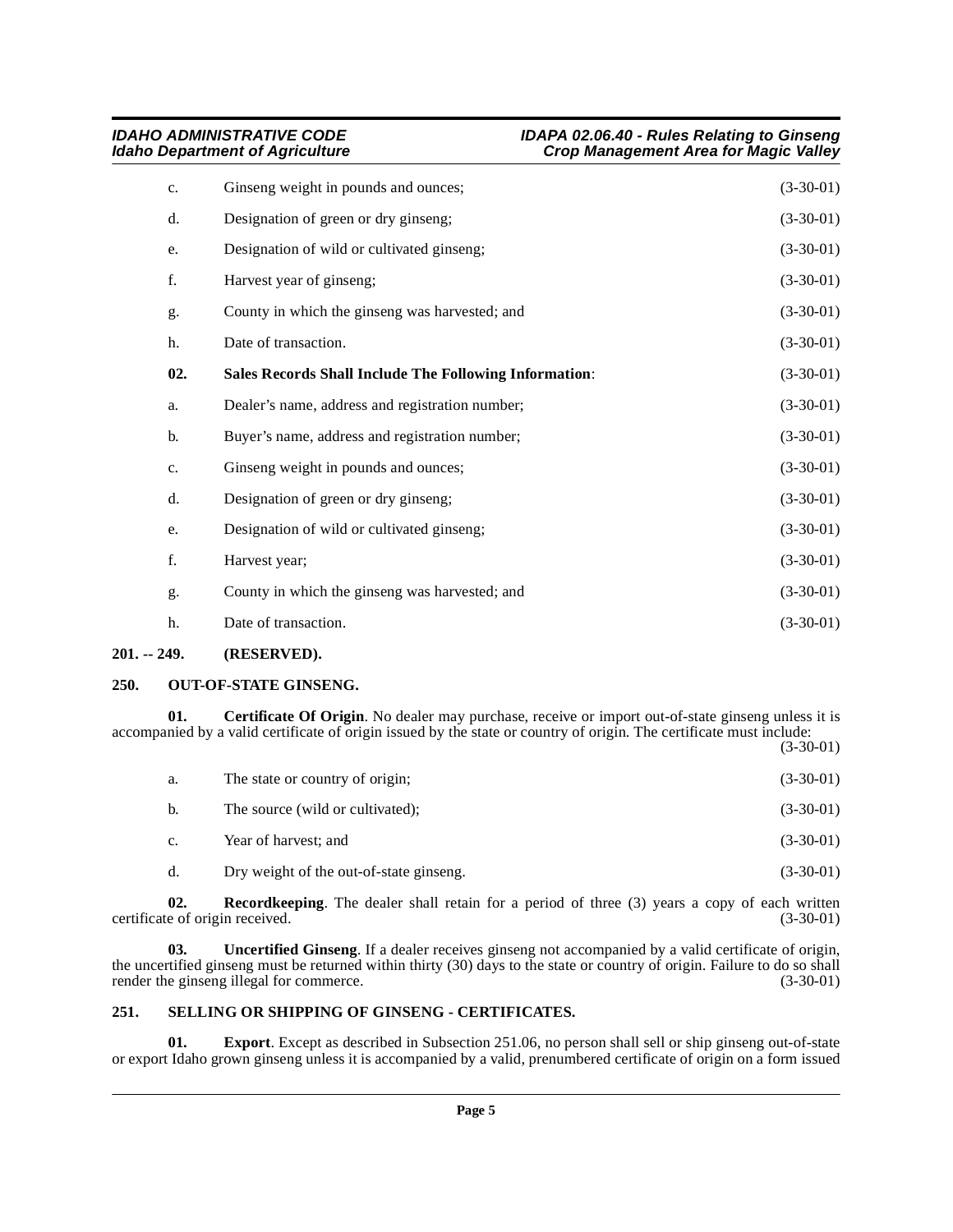#### **IDAHO ADMINISTRATIVE CODE IDAPA 02.06.40 - Rules Relating to Ginseng<br>Idaho Department of Agriculture in the set of the Crop Management Area for Magic Valley Crop Management Area for Magic Valley**

by the department. The department shall, upon request and receipt of the required fee(s), provide each registered grower or dealer with forms for certificates of origin. The department shall identify each certificate of origin form with a serial number, and the registration number of the grower or dealer. Registered growers or dealers may certify their own cultivated ginseng by filling out and signing a certificate of origin form. The certificate of origin shall contain the following information: (3-30-01)

|          | b.  | Serial number of certificate;                                                                         | $(3-30-01)$ |
|----------|-----|-------------------------------------------------------------------------------------------------------|-------------|
|          | c.  | Dealer's and/or grower's state registration number;                                                   | $(3-30-01)$ |
|          | d.  | Year of harvest of ginseng being certified;                                                           | $(3-30-01)$ |
|          | e.  | Designation as cultivated roots or plants;                                                            | $(3-30-01)$ |
|          | f.  | Designation as dried or fresh (green) roots, or live plants;                                          | $(3-30-01)$ |
| writing: | g.  | Weight of roots or plants (or number of plants) separately expressed both numerically and in          | $(3-30-01)$ |
|          | h.  | Date of certification; and                                                                            | $(3-30-01)$ |
|          | i.  | Signature of grower or dealer making certification.                                                   | $(3-30-01)$ |
|          | 02. | <b>Idaho Certificate Of Origin.</b> All of the following conditions must be met in order for an Idaho |             |

<span id="page-5-1"></span>certificate of origin to be valid: (3-30-01)

a. The grower or dealer whose registration number was entered on it by the department shall sign the e; and  $(3-30-01)$ certificate; and

b. The ginseng shall be cultivated ginseng grown in Idaho. (3-30-01)

**03. Forms**. Forms for certificates of origin are issued by the department in triplicate. The original is designated for the dealer's use in commerce; the first copy is for the dealer's records; and the grower or dealer shall send the second copy, within two (2) weeks of issuance, to the Division of Plant Industries, Idaho State Department of Agriculture, P.O. Box 790, Boise, Idaho 83701-0790. (3-30-01)

**04. Out-Of-State Issued Certificates**. No person shall export ginseng grown in Idaho using an out-ofstate issued certificate.

<span id="page-5-3"></span><span id="page-5-2"></span><span id="page-5-0"></span>**05. Wild Ginseng Certificates**. Certificates of origin shall not be issued for wild ginseng. (3-30-01)

**06. Final Retail Sales**. Subsection 251.01 shall not apply to a person who sells or ships cultivated ginseng out-of-state to a person who is buying or receiving it solely for the purpose of final retail sale to consumers in the United States, if the person selling or shipping keeps a record for a period of three (3) years which includes:

(3-30-01)

| a.             | Name and address of the buyer or receiver;  | $(3-30-01)$ |
|----------------|---------------------------------------------|-------------|
| $\mathbf{b}$ . | Weight of the ginseng in pounds and ounces; | $(3-30-01)$ |
| $C_{\star}$    | Date of the sale or shipment;               | $(3-30-01)$ |
| $d_{\cdot}$    | County of harvest of the ginseng; and       | $(3-30-01)$ |
| e.             | Year of harvest of the ginseng.             | $(3-30-01)$ |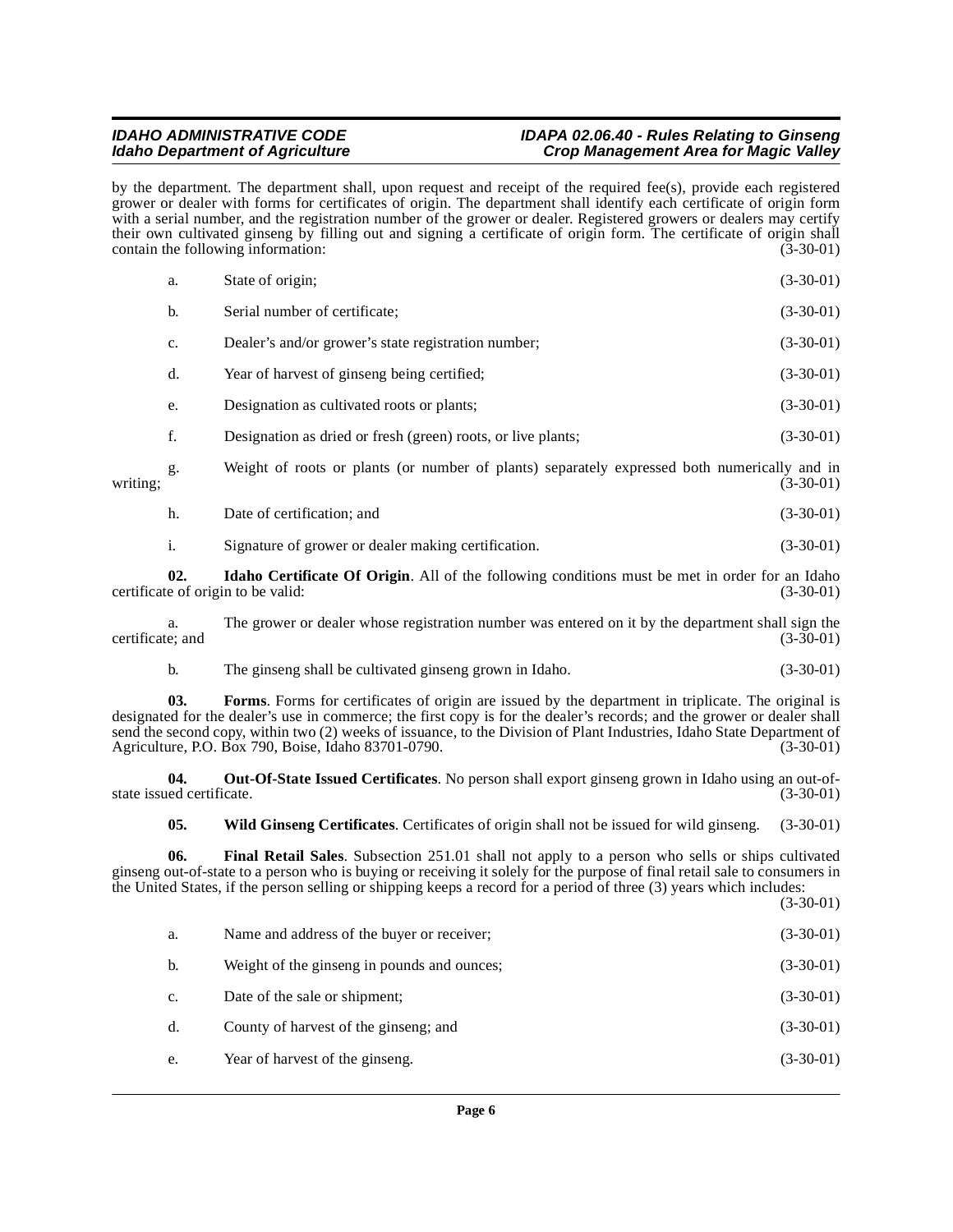#### <span id="page-6-0"></span>**252. -- 299. (RESERVED).**

#### <span id="page-6-14"></span><span id="page-6-1"></span>**300. MAINTAINING SEPARATE LOTS OF GINSENG.**

Dealers shall maintain separation between lots of out-of-state ginseng and that harvested in Idaho until a certificate of origin has been issued for the ginseng harvested in Idaho. (3-30-01)

#### <span id="page-6-10"></span><span id="page-6-2"></span>**301. DEALER OR GROWER HOLDING GINSENG AFTER DECEMBER 31 OF THE YEAR.**

Any grower or dealer holding ginseng on or after December 31 shall report all carryover stocks on a form provided by the department, which shall list: (3-30-01)

| 01. | Name And Address Of The Grower Or Dealer:     | $(3-30-01)$ |
|-----|-----------------------------------------------|-------------|
| 02. | <b>Location Of The Lot;</b>                   | $(3-30-01)$ |
| 03. | Lot Identification:                           | $(3-30-01)$ |
| 04. | <b>County Of Harvest:</b>                     | $(3-30-01)$ |
| 05. | Dry Or Green Weight In Pounds And Ounces; And | $(3-30-01)$ |
| 06. | Year Of Harvest.                              | $(3-30-01)$ |
|     |                                               |             |

#### <span id="page-6-3"></span>**302. -- 399. (RESERVED).**

#### <span id="page-6-13"></span><span id="page-6-4"></span>**400. INSPECTION AND DISCLOSURE OF RECORDS.**

**01.** Inspection. All records required to be kept under this chapter shall be made available to the ent upon request for inspection and copying. (3-30-01) department upon request for inspection and copying.

**02. Disclosure**. The department shall not disclose information obtained regarding purchases, sales, or production of an individual ginseng dealer, except for providing reports to the United States Fish and Wildlife<br>Service. (3-30-01) Service. (3-30-01)

#### <span id="page-6-5"></span>**401. -- 449. (RESERVED).**

#### <span id="page-6-11"></span><span id="page-6-6"></span>**450. EXPORT PROCEDURES.**

Valid federal Convention on International Trade in Endangered Species of Wild Fauna and Flora (CITES) documents are necessary to export ginseng. (3-30-01)

#### <span id="page-6-12"></span><span id="page-6-7"></span>**451. FEES - HOURLY, OVERTIME.**

Fees shall be charged to cover the department's cost of implementing these rules. (3-30-01)

<span id="page-6-9"></span>**01. Certification And Overtime Rate**. Ginseng certification services shall be provided at an hourly and overtime rate as provided in Section 452 of these rules. The overtime rate shall apply for service provided subsequent to a regularly scheduled eight (8) hour week day shift or on Saturdays, Sundays, and state legal holidays. No service will be performed on Thanksgiving Day, Christmas Day or New Year's Day, beginning at 5 p.m., on the previous day. (3-30-01)

**02. Minimum Charges**. Charges shall be for a minimum of one (1) hour. Additional time shall be in one-half (1/2) hour increments. (3-30-01) charged in one-half  $(1/2)$  hour increments.

#### <span id="page-6-16"></span><span id="page-6-8"></span>**452. SCHEDULE OF FEES AND CHARGES.**

The following schedule for ginseng certification services shall apply: (3-30-01) (3-30-01)

<span id="page-6-15"></span>**01.** Registration. Registration (grower or dealer or grower and dealer), twenty-five dollars (\$25).

(3-30-01)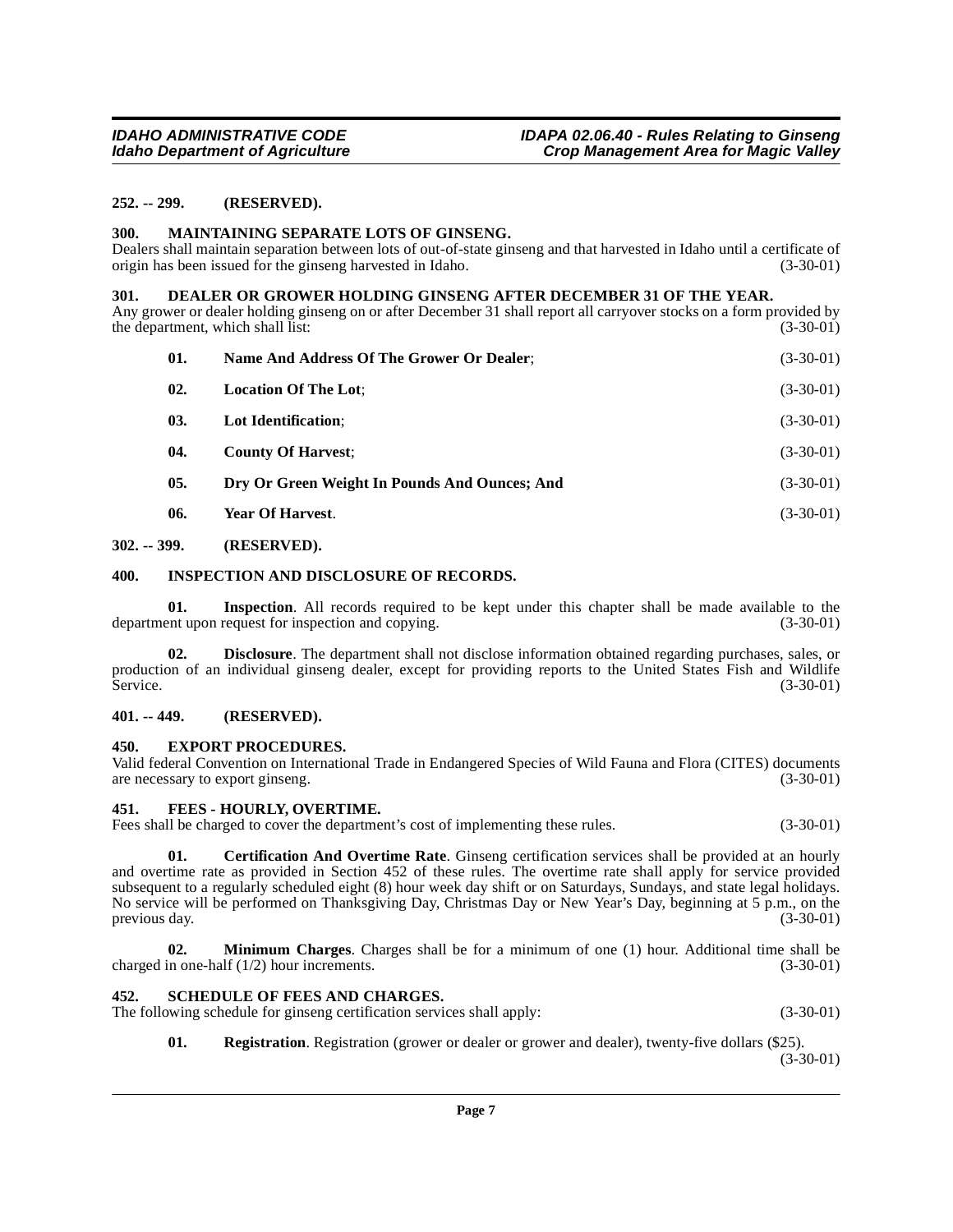- <span id="page-7-2"></span>**02.** Certificate Of Origin Form. Certificate of origin form, each, ten dollars (\$10). (3-30-01)
- <span id="page-7-3"></span>**03.** Hourly Rate. Hourly rate for certification services, twenty-eight dollars (\$28). (3-30-01)
- <span id="page-7-4"></span>**04.** Overtime Rate. Overtime rate for certification services, thirty-three dollars (\$33). (3-30-01)

#### <span id="page-7-0"></span>**453. VIOLATIONS.**

Any person violating any provisions of these rules shall be subject to the provisions of Section 22-1006, Idaho Code. (3-30-01)

<span id="page-7-1"></span>**453. -- 999. (RESERVED).**